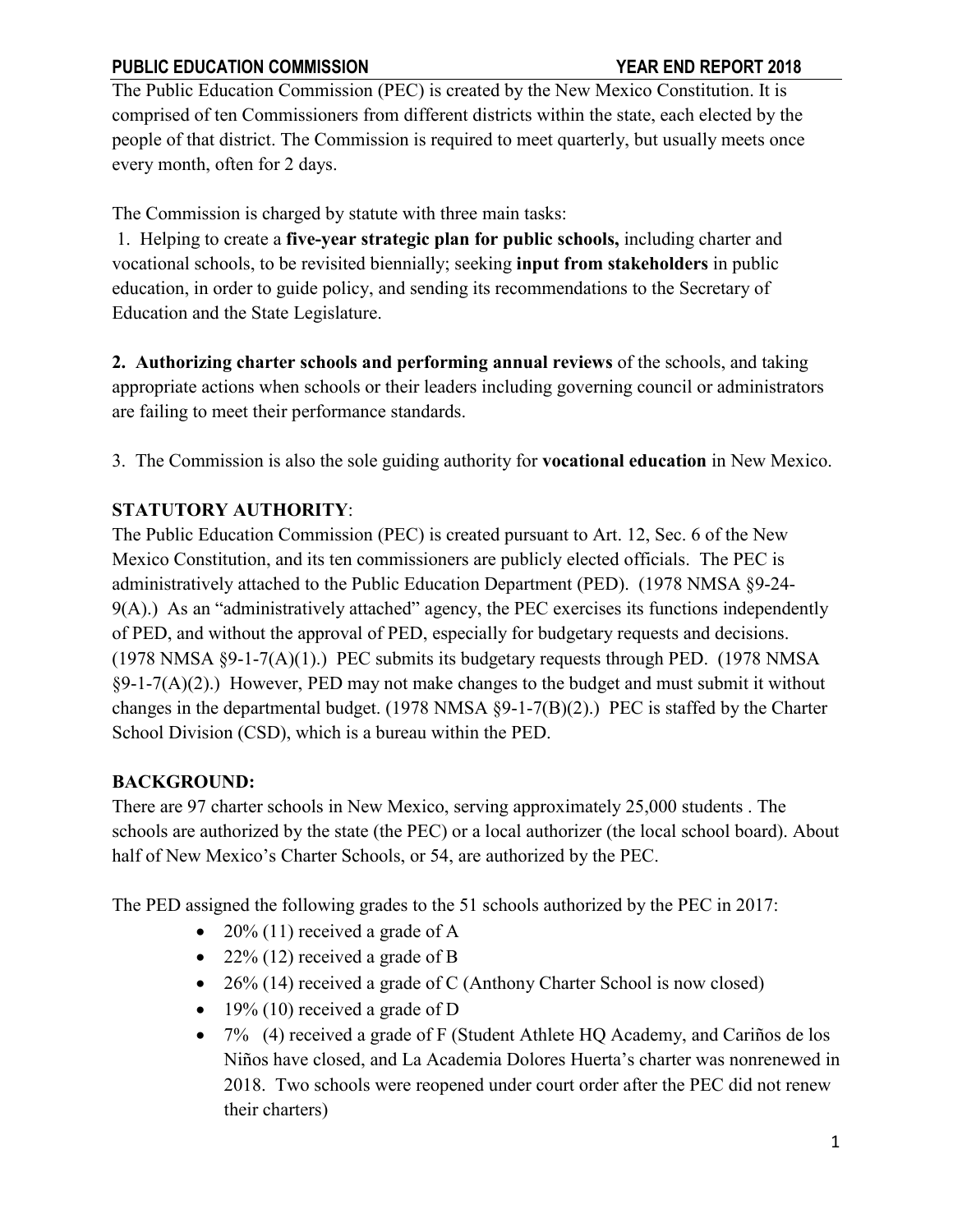Using the PED letter grading system, PEC charter schools have performed better than traditional public schools.

*Charter schools are public schools*. Both district-chartered and PEC-chartered schools are funded in the same manner as other public schools. They are eligible for federal funds, and then the state provides per-student funding through the State Equalization Guarantee.

Charter school teachers have the same requirements for certification as traditional public school teachers. Charter schools have the same three-tiered salary schedule as traditional public schools and, for teachers who have been employed at the school for three consecutive years, are subject to the New Mexico School Personnel Act.

Charter schools also have the same reporting requirements as traditional public schools, including quarterly financial reports, annual outside audits, and 40-, 60-, 80-, and 120-day student counts.

# **MISSION**:

PEC has two primary functions. First, as authorizer of all state-chartered charter schools, it evaluates and approves new schools, and oversees the academic, operational, and financial performance of existing schools. The PEC has the authority and responsibility to approve, terminate, or renew charter schools through charter contracts. The PEC also provides training and technical support to the charter schools. (*See i.e.,* 1978 NMSA §22-8B-5.3, §22-8B-16.) Second, PEC is governing authority and administrator of vocational education, primary and secondary education strategic planning, and educational policy recommendations to PED. (1978 NMSA §§22-14-2, -3 (vocational education); 1978 NMSA §22-2-2.2 (strategic planning, policy and recommendations).)

## **ACADEMIC, OPERATIONAL, and FINANCIAL PERFORMANCE FRAMEWORK**

Charter schools exist to provide students with choices for the best educational setting, and solve a problem: the need for alternative educational programs for the diverse communities in New Mexico in order to achieve better educational outcomes for all New Mexico students. They are laboratories of education, in which diverse methods are used to provide different instructional models for New Mexico's students. It is therefore important that these innovative programs be rigorously reviewed to see if they deliver improvements over the results of traditional public schools. If they do not, then we should set them aside with speed, rather than subjecting more students to well-intentioned but unsuccessful methods. If they succeed, rubrics in our performance framework should suggest how they did so, what they required in the way of costs, teacher training, and facilities, and whom they most benefitted, so those methods may be tried in other places where improvements are needed, or where other traditional or charter schools wish to serve their student with different learning styles.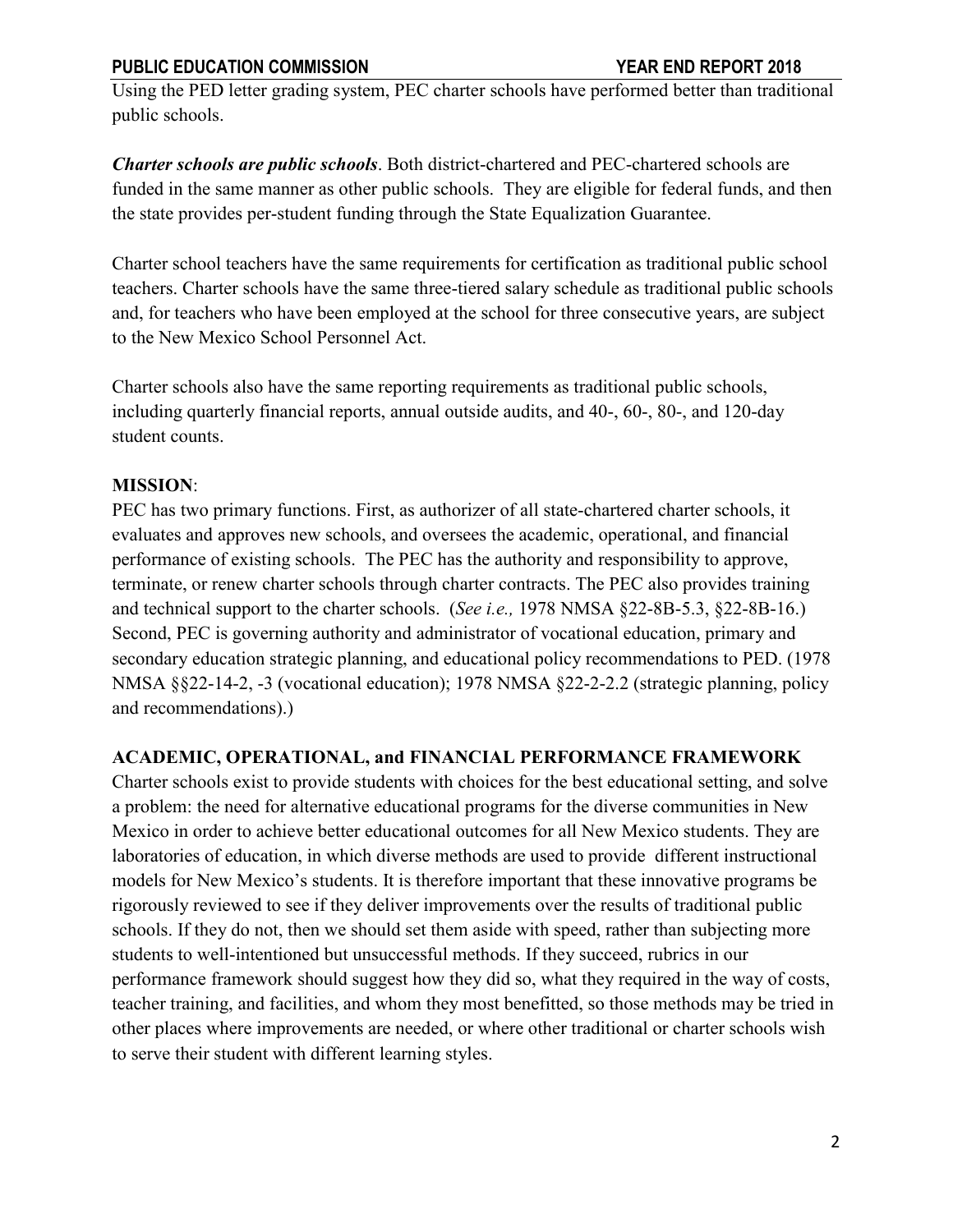In May, 2018 the PEC adopted practice standards, policies and procedures in response to National Association of Charter School Authorizers (NACSA) evaluation that has not been reconsidered since 2005. PEC adopted and implemented a Performance Framework for all state chartered schools that included academic, operational and financial criteria to guide review, performance management, and oversight that meets NACSA guidelines, and has placed PEC as a leader among charter school authorizers nationally.

The Performance Framework applied to all PEC charter schools under the newest charter contract sets the **academic, fiscal, and organizational** standards by which PEC-authorized public charter schools are authorized and evaluated. The Framework allows many factors to be considered when evaluating charter schools and deciding about renewals, charter changes, revocations, and technical assistance. The Framework also balances charter school autonomy with PEC oversight and intervention.

#### **PERFORMANCE FRAMEWORK COMPARISONS**

NEW MEXICO: ranked #50 in the Annie E Casey Foundation's comparison of Education system quality, and #23 in the Center for Education Reform's comparison of states with charter schools. NM had 97 charter schools as of March 2017.

NEW JERSEY: ranked #1 in the Annie E Casey Foundation's comparison of state education system quality, and #26 in the Center for Education Reform's comparison of states with charter schools. The CER in particular doesn't like NJ's lack of autonomy for charter schools. NJ has 89 charter schools as of March 2017, with almost 50,000 students. All of NJ's charter schools are authorized by the state, the sole authorizer. (See, e.g.,

<https://www.nj.gov/education/chartsch/PerformanceFramework.pdf>

The New Mexico Performance Framework measures ACADEMIC achievement, FINANCIAL management, and ORGANIZATIONAL efficiency and effectiveness.

## **ACADEMIC PERFORMANCE:**

School-specific goals are foundational to charter schools; specific goals guide them, encourage innovation and set their uniqueness in addressing student educational needs. The following elements are a summary of the items reviewed and measured to determine if a school is meeting its academic performance:

- The PEC uses the PED's A–F grading system for schools, employing each rubric of that system:
- Current Standing: percentage of students proficient in math & reading, and Measure of student growth.
- School growth, calculated in the same way as student growth, measuring against expectations based on prior performance, but at the school, rather than student level.
- Growth of the lower-performing 25% of students, and growth of the remaining 75% of students.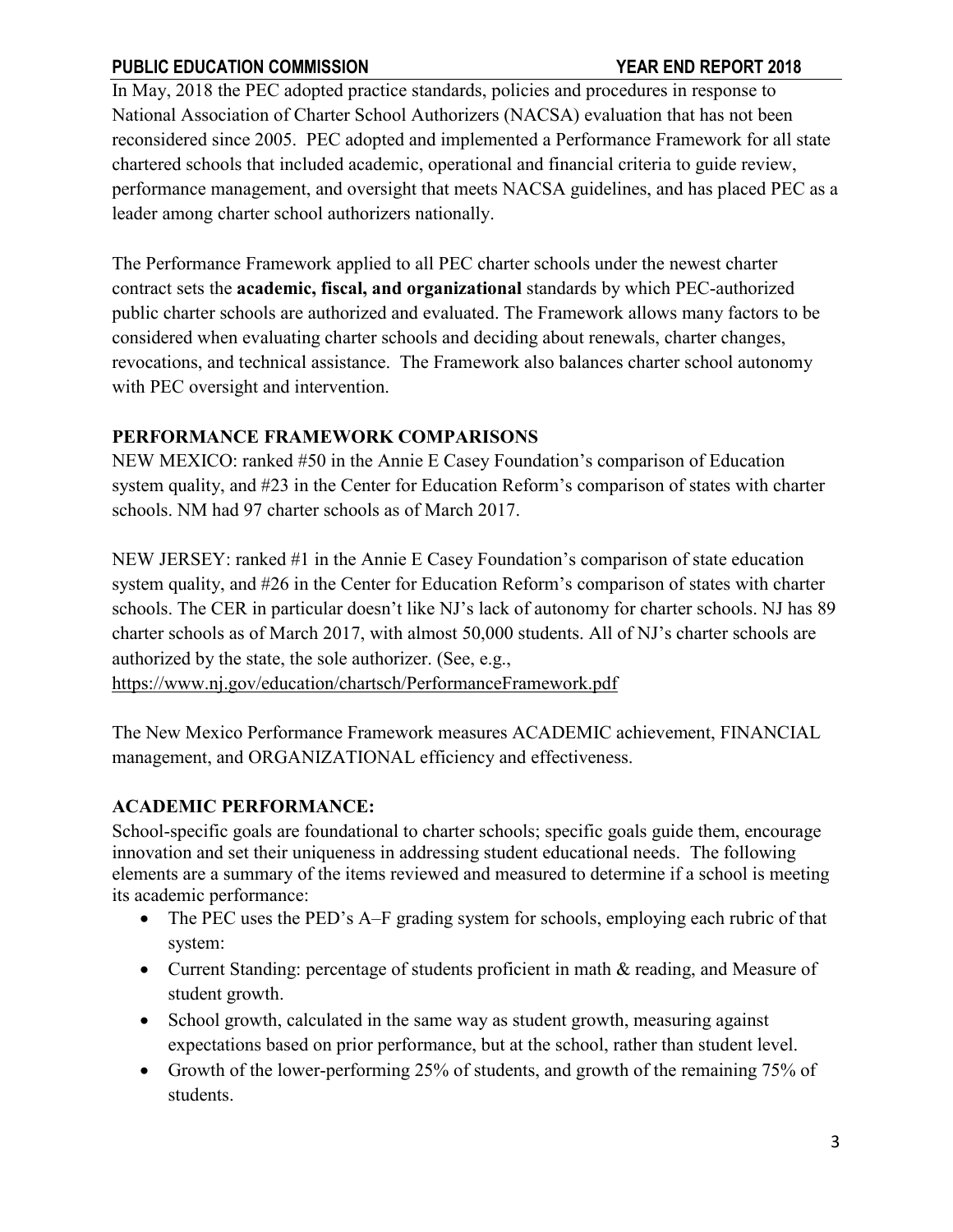- Graduation rates.
- Readiness of students for college and career.
- Opportunity to Learn: basically, do teachers create an environment proven to be conducive to learning? Students and parent input is critical to this element. Attendance is included in this rubric.
- The PEC compares each school's success with a subgroup of students in the same grade and the state average success with those subgroups.
- Subgroup of higher-performing  $\frac{3}{4}$  of students
- Subgroup of lowest-performing  $\frac{1}{4}$  of students
- Total proficiency of subgroups
- School-Specific Goals, including additional rigorous, valid and reliable indicators (as determined by the chartering authority) proposed by a charter school to augment external evaluations of its performance. The PEC has issued guidance for how to set schoolspecific goals, including
	- o Use a SMART goal format (Specific, Measurable, Attainable, Rigorous, and Time-bound).
	- o Include metrics and measures using the following criteria: "Exceeds standards," "Meets standards," "Does not meet standards," and "Falls far below standards."
- Set goals that augment external evaluations of school performance and do not duplicate existing framework measures.
- Goals must be able to be documented and supported using objective, verifiable evidence of results.

# **FINANCIAL PERFORMANCE**

The following elements are a summary of the items reviewed and measured to determine if a school is meeting its financial performance:

- Operating Budgets: Is the school timely submitting budget information?
- Audits: Is information timely submitted for the audit process?
- Periodic Reports: Cash and Actual Reports
- Are reports due monthly or quarterly? If monthly, why?
- Were current year reports timely submitted?
- Have expenditures and encumbrances exceeded budgetary authority?
- For each of the last four reports, was the existing cash balance plus anticipated SEG funding sufficient to cover the next month's expenditures at that time?
- Expenditures
- Were any invoices pending for 90+ days?
- Were payroll liabilities (taxes, unemployment, etc.) paid timely?
- Reimbursements: were all requests for reimbursements submitted in keeping with PEDmandated deadlines?
- Audit Reviews: is the school responsive to audit findings?
- Meals: are food service contracts managed appropriately?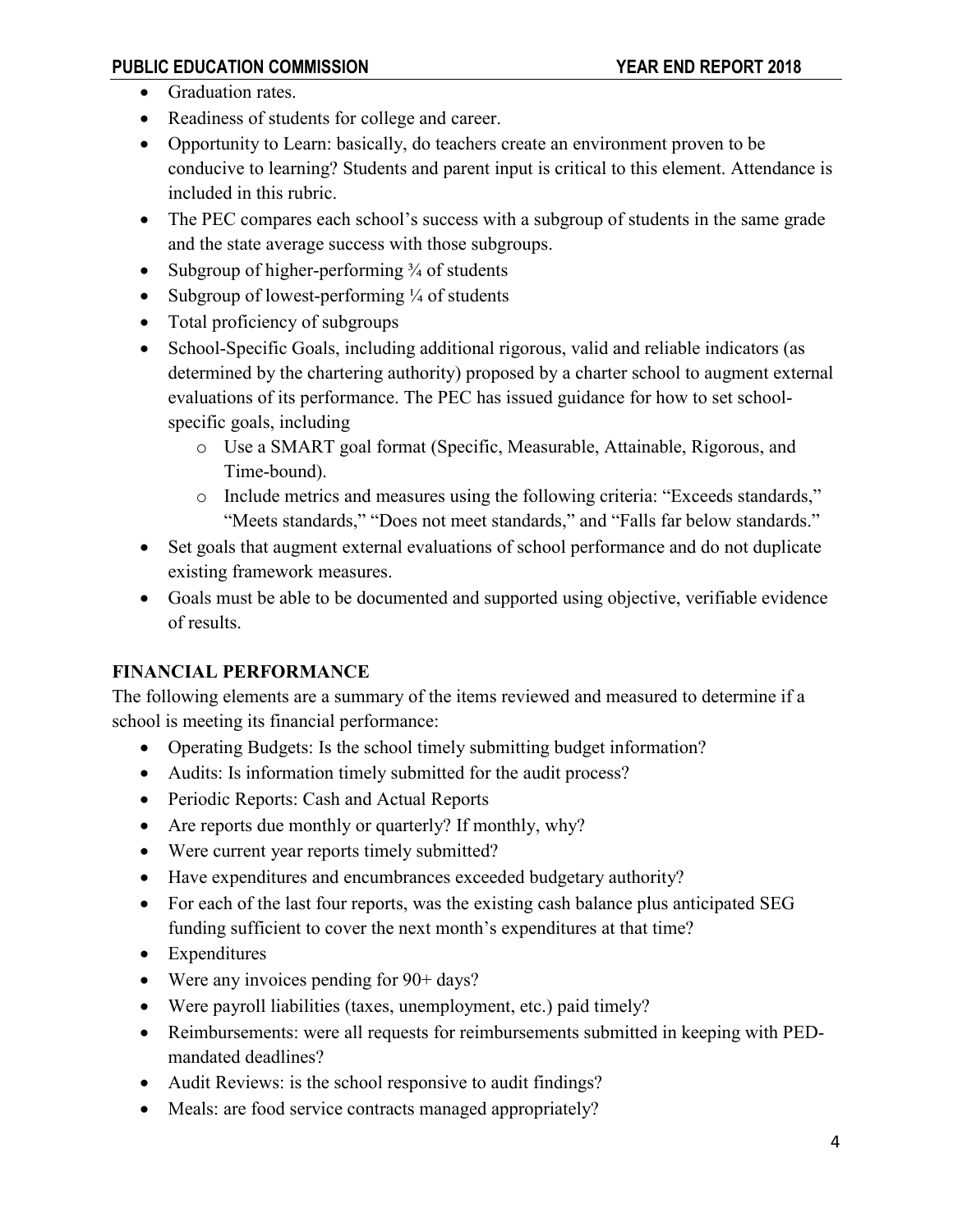• General: has the PED budget analyst issued any concerns in writing?

#### **ORGANIZATIONAL PERFORMANCE**

The following elements are a summary of the items reviewed and measured to determine if a school is meeting its organizational performance:

- Educational Plan
	- o Is the school implementing the material terms of the approved charter application as defined in the Charter Contract?
	- o Are they complying with applicable education requirements?
	- o Are they protecting the rights of all students?
	- o Are they protecting the rights of students with special needs?
	- o Are they protecting the rights of English Language Learners?
	- o Is the school complying with compulsory attendance laws?
	- o Did the school meet specified recurrent enrollment goals?
- Business Management & Oversight
	- o Is the school meeting financial reporting and compliance requirements?
	- o Is it following Generally Accepted Accounting Principles?
	- o Governance & Reporting
	- o Is the school in compliance with governance requirements?
	- o Is the school holding management accountable?
	- o Employees
	- o Is the school meeting teacher and staff credentialing requirements?
	- o Is the school respecting employee rights?
	- o Is the school completing mandatory background checks?
	- o School Environment
	- o Is the school complying with facilities requirements?
	- o Is the school complying with health and safety requirements?
	- o Is the school handling information appropriately?

#### **Performance Review Process.**

From the PED website: "PEC seeks to establish a Performance Review and Accountability System that strikes the appropriate balance between charter school autonomy and chartering authority intervention.... Annual accountability activities are guided by state and federal compliance requirements as well as clear measures of academic progress that allow for a rigorous, state-aligned, fact-based evaluation of school performance." See [https://webnew.ped.state.nm.us/wp-content/uploads/2018/02/DRAFT-PEC-Accountability-](https://webnew.ped.state.nm.us/wp-content/uploads/2018/02/DRAFT-PEC-Accountability-Plan_2-6-18_RVSD.pdf)Plan 2-6-18 RVSD.pdf

- Performance reviews are accomplished with the following components
- Submission of performance data by the charter schools
- Annual School visits, typically by the Charter School Division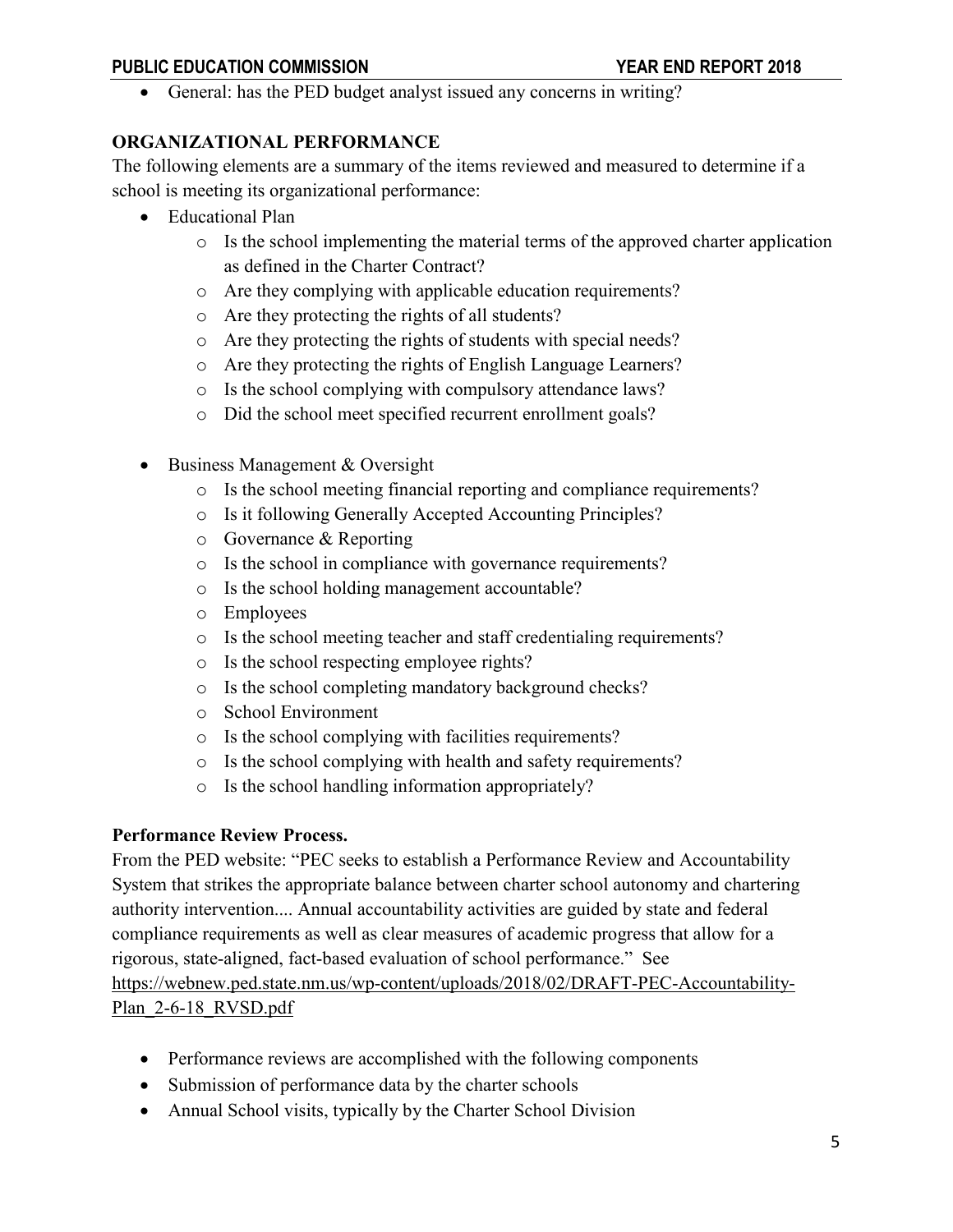• Annual performance reviews

The PEC is responsible for ensuring that the schools it authorizes perform as agreed to in their Charter Contracts. If the performance review uncovers matters of concern regarding finances, organizational integrity, and academic performance, the authorizer conveys its concerns to the schools. There is an Intervention Ladder describing an escalation of concerns and actions taken by the authorizer to assure compliance by the school. The ladder ascends as follows:

- Notice of Concern
- Notice of Breach, and
- Revocation Review

Exemplary performance by a school may result in an expedited renewal process and increased autonomy of the school. The three possible outcomes of the renewal application are as follows:

- Renewal
- Renewal with conditions
- NonRenewal

To support the implementation of the Performance Framework, the PEC also developed a series of forms and procedures to assist schools provide timely information about changes to their operational structures. The PEC also completely revised the charter school contract so that the documents was more legally sound and it was consistent for all schools. As schools come up for their 5 year renewal, if a contract is awarded, every school will be using the same contract template so that there is more consistency and fairness, and it is easier for the PEC to administer.

## **BUDGET ISSUES**:

The PEC's work of authorizing charter schools is funded through the 2% administrative fee from the SEG for charter schools, and staffed through the Charter Schools Division.

The PEC submitted a budget request for FY 19-20 to address a problem brought to light by the State Auditor, who noted a serious concern regarding the lack of accountability and transparency in PED's spending of an estimated \$4,090,593 for charter school administrative expenses of which an estimated \$2,626,776 was for state-chartered charter schools in 2017. (Letter to Secretary-Designate Ruszkowski from State Auditor Timothy Keller, August 25, 2017.)

The PED has not provided PEC budget information for prior years, even though requested by the PEC. Therefore, the PEC is unable to compare this request to prior years. This PEC budget proposes cost savings in the expenditure of the 2% of the charter school-generated program costs which is designated for authorizer expenses. (1978 NMSA 22-8B-13). In this budget proposal, PEC meets the administrative costs associated with Commission meetings and PED-Charter School Division support staff and services, with expanded computer and IT support (1978 NMSA 22-8B-17) and *has a \$625,567 surplus to invest in charter school program support, including professional development and Governing Board training***.** PEC will provide training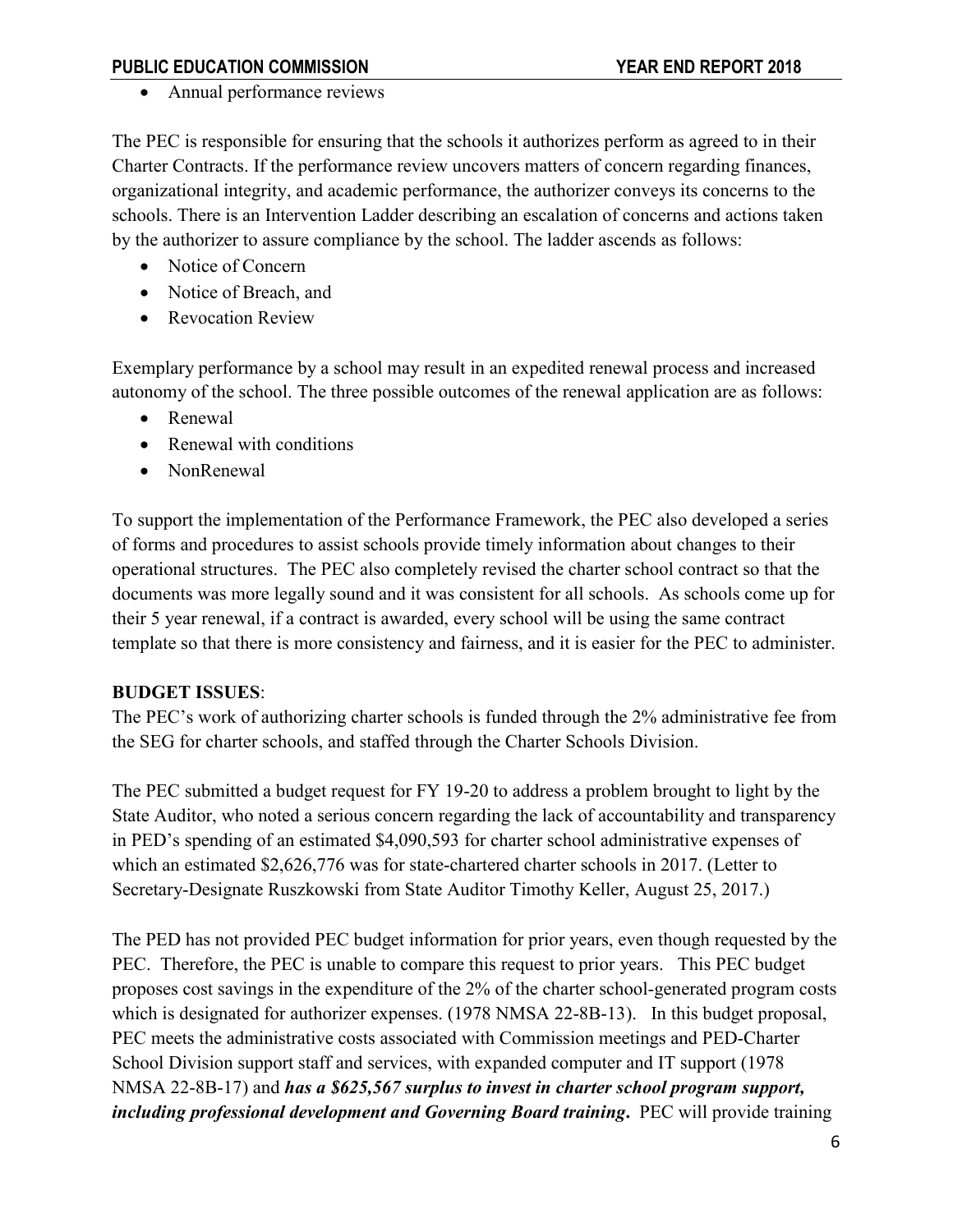that is more specific, detailed and designed to answer relevant questions faced by the schools than that offered by PED. With the budget, PEC will not be stymied from completing its obligations when PED refuses to release funds as requested by PEC.

#### **BUDGET SUMMARY**

|                                | 2018-2019<br><b>Budgeted</b> | Agency<br><b>Request</b> |
|--------------------------------|------------------------------|--------------------------|
|                                |                              |                          |
| <b>SOURCES</b>                 |                              |                          |
| <b>General Fund Transfers</b>  | 0                            | 839                      |
| Other Transfers*               | 0                            | 1,979                    |
| <b>SOURCES TOTAL</b>           | 0                            | 2,818                    |
| <b>USES</b>                    |                              |                          |
| Personal Services and Employee | 0                            | 1,480                    |
| <b>Benefits</b>                |                              |                          |
| <b>Contractual Services</b>    | 0                            | 194                      |
| Other                          | 0                            | 515                      |
| <b>TOTAL USES</b>              | 0                            | 2,189                    |
| <b>FTE</b>                     |                              |                          |
| Permanent                      |                              | 11                       |
| Term                           |                              | 2                        |
| Temporary                      |                              | 0.5                      |
| <b>TOTAL FTE POSITIONS</b>     |                              | 13.5                     |
| * NMSA1978, $§22-8B-13$ .      |                              |                          |

## **LEGAL CHALLENGES**

The PED Secretary has, on his own motion, initiated litigation against the PEC regarding PEC's independent decision making and authorization of a new charter school. The PED has also engaged in litigation regarding two schools whose charter contract was not renewed by the PEC because of poor academic performance, which resulted in the PEC being *ordered by the PED* to allow these low performing schools to continue to operate.

## **AUTHORIZER ISSUES and ONGOING PEC POLICY DEVELOPMENT**

The PEC will continue to develop its authorizer policies. The PEC will continue to develop definition for, and performance measures for schools that have significant at risk students. These schools are SAMS schools, which stands for Supplemental Accountability Measure schools. PEC also hopes to provide more governing board training and mentoring to new school administrators.

## **GREATEST LEGISLATIVE NEED**

The PEC is requesting that the Legislature change the hearing appeal process. Currently all appeals of PEC decisions are made first to the Secretary of Education. The Secretary, on his or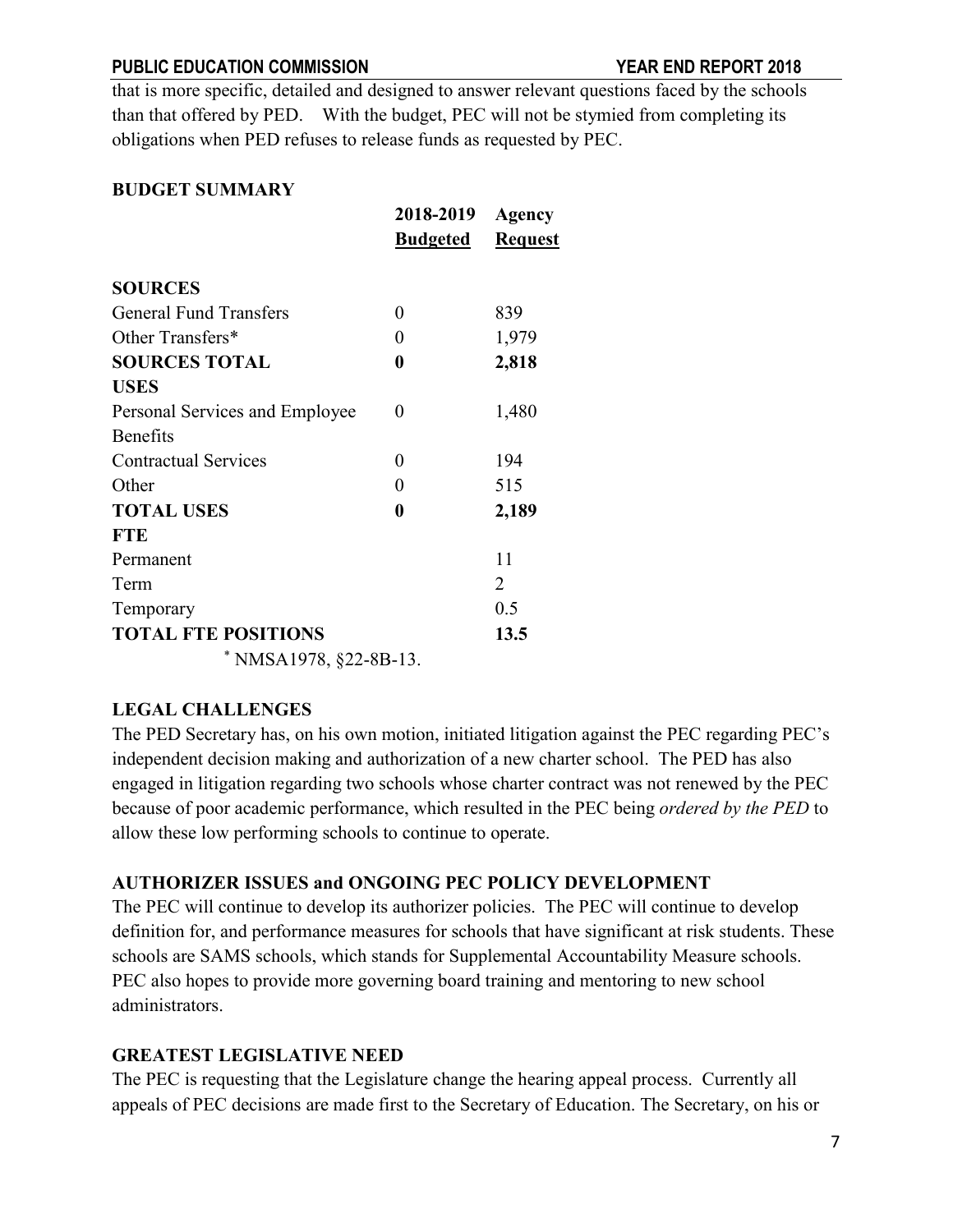her own motion may also review any PEC decision. (NMSA 22-8B-7) Then the Secretary can create his own procedure for reviewing any PEC decision. Then the secretary makes his order based on his finding of his requested review. This process of agency review of an independent commission's decision-making authority undermines the work of the PEC and may be unconstitutional. It also creates procedural confusion under the Administrative Procedures Act, by allowing for differing administrative decisions that may provide basis for an appeal. In several cases, it has resulted in court orders against the PEC in matters to which they were not a party, and has stifled the PEC's independent voice. The solution is to simply follow the Administrative Procedures Act, so that any appeal would be made directly from a decision by the PEC to the First Judicial District Court, without an additional, unnecessary, and confusing administrative step of further proceedings before the Secretary or his designee.

#### **APPENDIX**

# **MEET INNOVATIVE SCHOOLS: PEC-AUTHORIZED SCHOOLS: SUCCESSES AND INNOVATIONS**

Charter schools are laboratories; their mission is to innovate. This necessarily entails some risk while experimenting to see what works. 42% of PEC schools are currently listed on the PED website as having earned A or B grades. New Mexico's challenges in providing education for its children are well-documented. In the midst of our challenges, we have some successes.

**Mission Achievement and Success Charter School** in Albuquerque, was chartered by the PEC and graded A by the PED for four straight years. The student body has a higher than average number of at-risk students in all categories. They have a strong emphasis on "cracking the reading code" early. The director, JoAnn Mitchell, explains that many students who were raised monolingual Spanish have mastered *speaking* English by 6<sup>th</sup> or 7<sup>th</sup> grade, but may read at a much lower level. MAS prioritizes a strong reading intervention program to remedy a lack of early training. They feed all of their students, regardless of economic status, three meals every day, paid for out of a combination of operations and federal funding. Uniforms and school supplies are free, and there is a full-time nurse on staff. Dental work and immunizations are provided for free. They are beginning a GED program for parents who wish to continue their school. MAS also places a heavy emphasis on teacher training and mentoring. Teachers are paid on average 5% more than in traditional public schools, but more demands are placed on them, e.g., longer work days, more time in training. MAS is what it looks like when a school becomes the locus of a community, the place where the state's investment in its people visibly takes place.

**The Albuquerque Institute of Math and Science**, a PEC-chartered A-rated school for the past 6 years. Their student body is roughly 50-50, Hispanic/Anglo, and they have a 94% graduation rate. Every student takes PISA (Program for International Student Assessment) tests, for which AIMS pays: AIMS students were generally higher than the US average – and the average of every other country whose students took the test. They are located on a UNM campus and offer